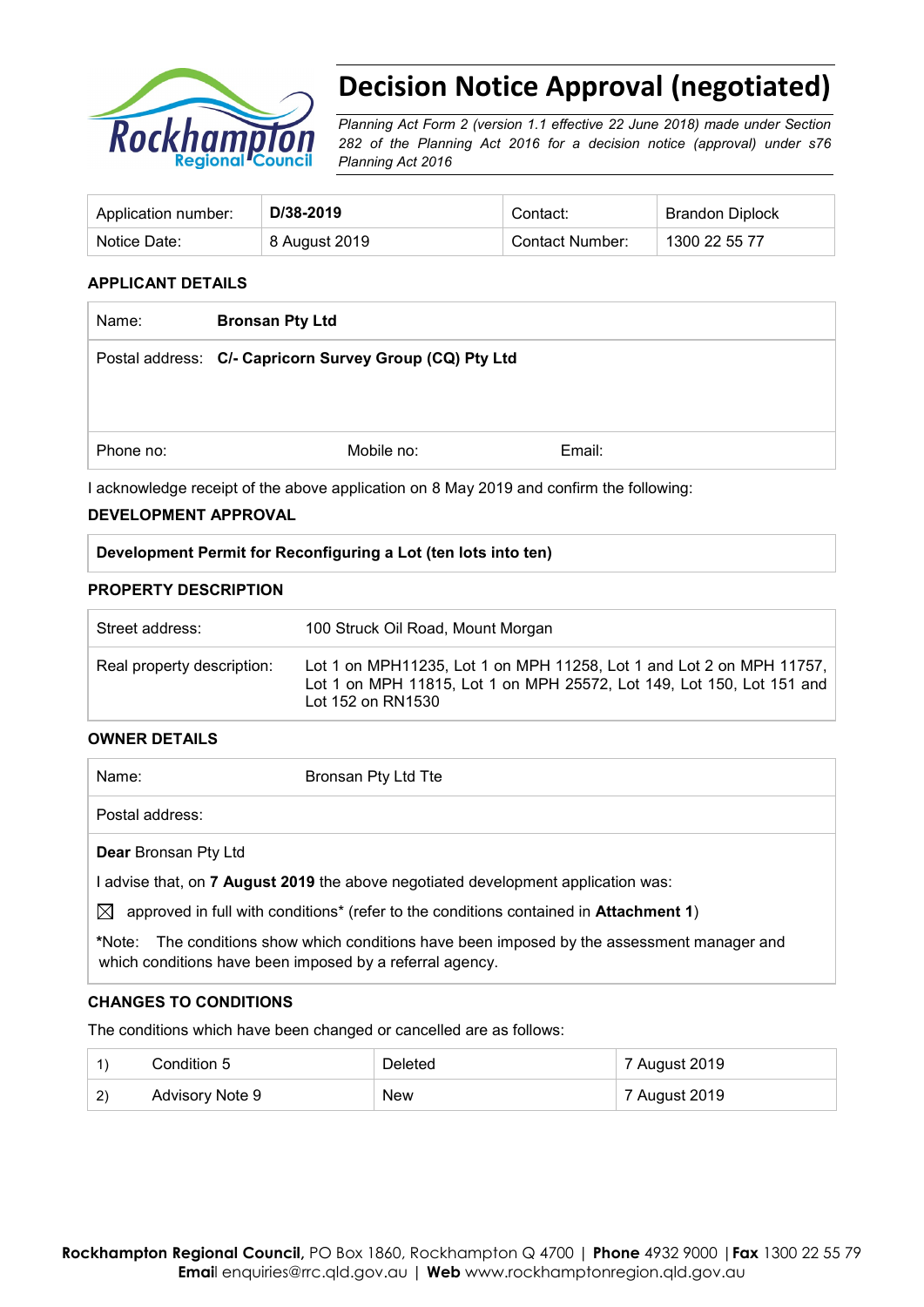## **1. DETAILS OF THE APPROVAL**

The following approvals are given:

|                                                                                                                                                                                                        | <b>Development</b><br><b>Permit</b> | <b>Preliminary</b><br>Approval |
|--------------------------------------------------------------------------------------------------------------------------------------------------------------------------------------------------------|-------------------------------------|--------------------------------|
| Development assessable under the planning scheme, superseded<br>planning scheme, a temporary local planning instrument, a master<br>plan or a preliminary approval which includes a variation approval | $\boxtimes$                         |                                |
| - Reconfiguring a lot                                                                                                                                                                                  |                                     |                                |

### **2. CONDITIONS**

This approval is subject to the conditions in Attachment 1.

#### **3. FURTHER DEVELOPMENT PERMITS REQUIRED**

Please be advised that the following development permits are required to be obtained before the development can be carried out:

| Type of development permit required | Subject of the required development permit |  |
|-------------------------------------|--------------------------------------------|--|
| <b>Operational Works</b>            | Road Works                                 |  |
| <b>REFERRAL AGENCIES</b><br>4.      | NIL                                        |  |

# **5. THE APPROVED PLANS**

**The approved development must be completed and maintained generally in accordance with the approved drawings and documents:**

| <b>Drawing/report title</b> | <b>Prepared by</b>     | <b>Date</b>   | Reference number | Rev |
|-----------------------------|------------------------|---------------|------------------|-----|
| Reconfiguration Plan        | Capricorn Survey Group | 10 April 2019 | 7051-02-ROL      |     |

### **6. CURRENCY PERIOD FOR THE APPROVAL (s.85 of the Planning Act)**

The standard relevant periods stated in section 85 of *Planning Act 20016* apply to each aspect of development in this approval, if not stated in the conditions of approval attached.

## **7. STATEMENT OF REASONS**

| <b>Description of the</b><br>development | The proposed development is for Reconfiguring a Lot (ten lots into ten lots)                                                                                                                                                                                                                                                                                    |  |  |
|------------------------------------------|-----------------------------------------------------------------------------------------------------------------------------------------------------------------------------------------------------------------------------------------------------------------------------------------------------------------------------------------------------------------|--|--|
| <b>Reasons for Decision</b>              | The boundary realignment will result in each lot having utilisable road<br>a)<br>access:                                                                                                                                                                                                                                                                        |  |  |
|                                          | The proposed subdivision does not compromise the strategic framework<br>b)<br>in the Rockhampton Region Planning Scheme 2015;                                                                                                                                                                                                                                   |  |  |
|                                          | Assessment of the development against the relevant zone purpose,<br>C)<br>planning scheme codes and planning scheme policies demonstrates<br>that the proposed development will not cause significant adverse<br>impacts on the surrounding natural environment, built environment and<br>infrastructure, community facilities, or local character and amenity; |  |  |
|                                          | The proposed development does not compromise the relevant State<br>d)<br>Planning Policy; and                                                                                                                                                                                                                                                                   |  |  |
|                                          | On balance, the application should be approved because the<br>e)<br>circumstances favour Council exercising its discretion to approve the<br>application even though the development does not comply with an<br>aspect of the assessment benchmarks.                                                                                                            |  |  |
| <b>Assessment</b>                        | The proposed development was assessed against the following assessment                                                                                                                                                                                                                                                                                          |  |  |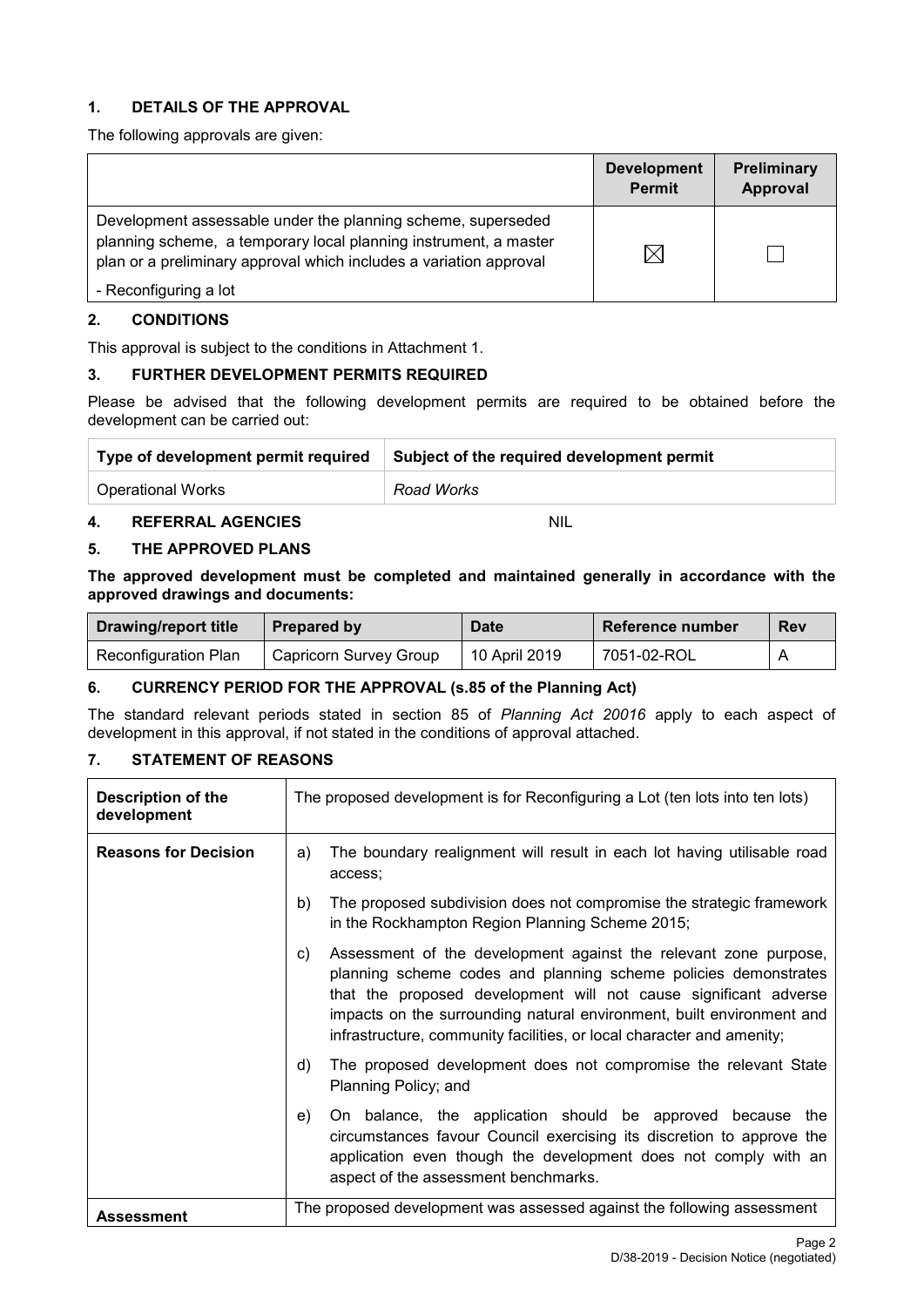| <b>Benchmarks</b>                                  | benchmarks:                                                                                                                                           |                                                                                                                                                                                                                                                                                                                                   |  |
|----------------------------------------------------|-------------------------------------------------------------------------------------------------------------------------------------------------------|-----------------------------------------------------------------------------------------------------------------------------------------------------------------------------------------------------------------------------------------------------------------------------------------------------------------------------------|--|
|                                                    | Rural Residential Zone Code;                                                                                                                          |                                                                                                                                                                                                                                                                                                                                   |  |
|                                                    | Rural Zone Code;                                                                                                                                      |                                                                                                                                                                                                                                                                                                                                   |  |
|                                                    | Access, Parking and Transport Code;<br>$\bullet$                                                                                                      |                                                                                                                                                                                                                                                                                                                                   |  |
|                                                    | Filling and Excavation Code;<br>٠                                                                                                                     |                                                                                                                                                                                                                                                                                                                                   |  |
|                                                    | Landscape Code;                                                                                                                                       |                                                                                                                                                                                                                                                                                                                                   |  |
|                                                    | Reconfiguring a Lot Code;                                                                                                                             |                                                                                                                                                                                                                                                                                                                                   |  |
|                                                    | Stormwater Management Code; and                                                                                                                       |                                                                                                                                                                                                                                                                                                                                   |  |
|                                                    | Water and Sewer Code.                                                                                                                                 |                                                                                                                                                                                                                                                                                                                                   |  |
| <b>Compliance with</b><br>assessment<br>benchmarks | The development was assessed against all of the assessment benchmarks<br>listed above and complies with all of these with the exception listed below. |                                                                                                                                                                                                                                                                                                                                   |  |
|                                                    | <b>Assessment Benchmark</b>                                                                                                                           | Reasons for the approval despite<br>non-compliance with benchmark                                                                                                                                                                                                                                                                 |  |
|                                                    | Reconfiguring a Lot Code                                                                                                                              | The boundary realignment will provide<br>utilisable road access to each lot and<br>will lead to a reduction in the number of<br>rural residential sized lots. Furthermore,<br>the size and dimensions of each lot will<br>result in lots that are consistent with the<br>purpose of the Rural Zone and Rural<br>Residential Zone. |  |
| <b>Matters prescribed by</b>                       | The State Planning Policy - Part E;<br>$\bullet$                                                                                                      |                                                                                                                                                                                                                                                                                                                                   |  |
| regulation                                         | The Central Queensland Regional Plan;                                                                                                                 |                                                                                                                                                                                                                                                                                                                                   |  |
|                                                    | The Rockhampton Region Planning Scheme 2015.                                                                                                          |                                                                                                                                                                                                                                                                                                                                   |  |
|                                                    |                                                                                                                                                       |                                                                                                                                                                                                                                                                                                                                   |  |
|                                                    | The common material, being the material submitted with the<br>application.                                                                            |                                                                                                                                                                                                                                                                                                                                   |  |

## **8. APPEAL RIGHTS**

The rights of an applicant to appeal to a tribunal or the Planning and Environment Court against a decision about a development application are set out in chapter 6, part 1 of the *Planning Act 2016*. For particular applications, there may also be a right to make an application for a declaration by a tribunal (see chapter 6, part 2 of the *Planning Act 2016).*

#### *Appeal by an applicant*

An applicant for a development application may appeal to the Planning and Environment Court against the following:

- the refusal of all or part of the development application
- a provision of the development approval
- the decision to give a preliminary approval when a development permit was applied for
- a deemed refusal of the development application.

An applicant may also have a right to appeal to the Development tribunal. For more information, see schedule 1 of the *Planning Act 2016*.

The timeframes for starting an appeal in the Planning and Environment Court are set out in section 229 of the *Planning Act 2016*.

**Attachment 2** is an extract from the *Planning Act 2016* that sets down the applicant's appeal rights and the appeal rights of a submitter.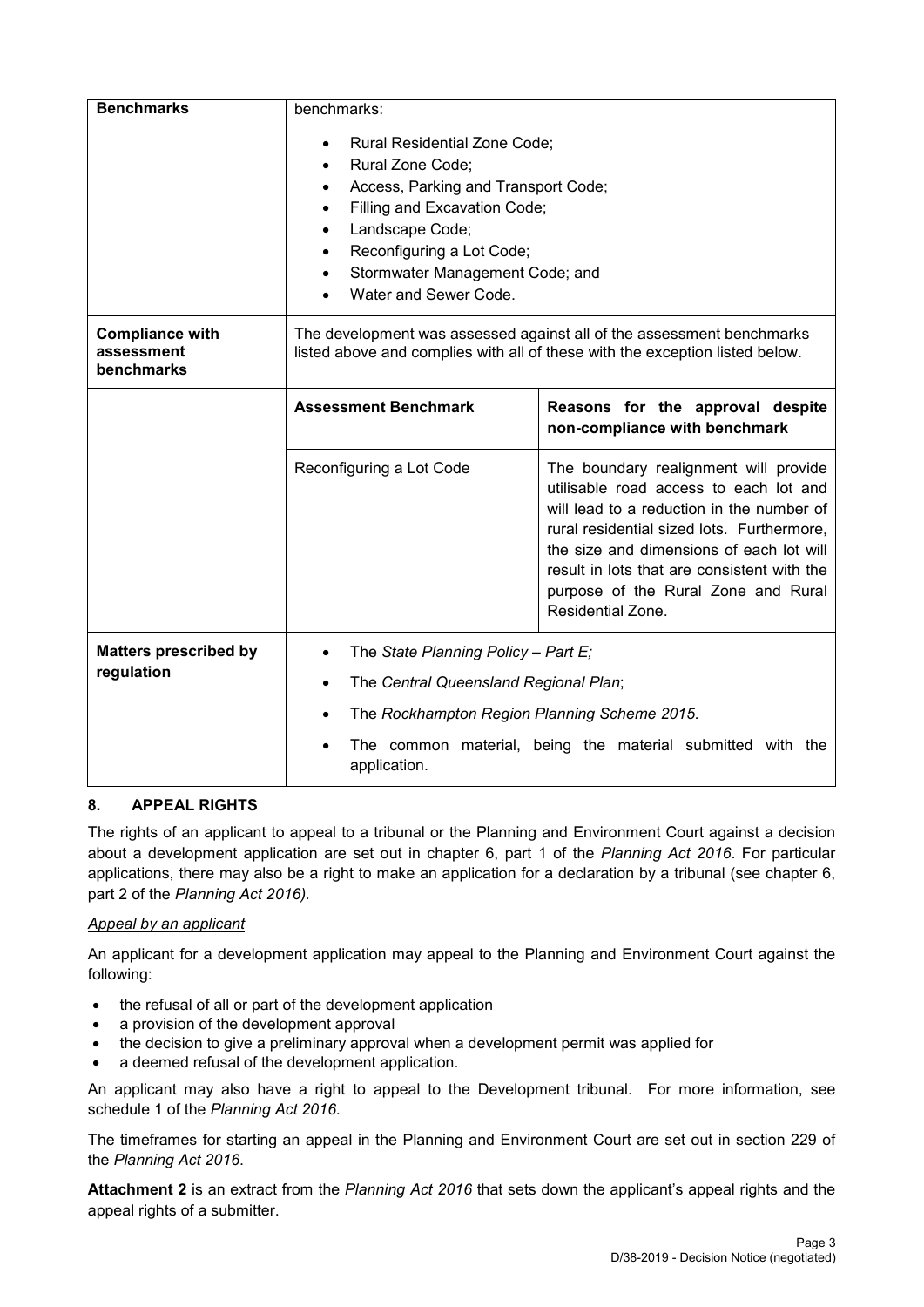### **9. WHEN THE DEVELOPMENT APPROVAL TAKES EFFECT**

This development approval takes effect:

- From the time the decision notice is given – if there is no submitter and the applicant does not appeal the decision to the court.

Or

- When the submitter's appeal period ends – if there is a submitter and the applicant does not appeal the decision to the court.

Or

- Subject to the decision of the court, when the appeal is finally decided – if an appeal is made to the court.

#### **10. ASSESSMENT MANAGER**

| Tarnya Fitzgibbon<br>Name:<br>Date: 8 August 2019<br>Signature:<br><b>COORDINATOR</b><br>DEVELOPMENT ASSESSMENT |
|-----------------------------------------------------------------------------------------------------------------|
|-----------------------------------------------------------------------------------------------------------------|

#### **Attachment 1 – Conditions of the approval**

*Part 1* **–** *Conditions imposed by the assessment manager [Note: where a condition is imposed about infrastructure under Chapter 4 of the Planning Act 2016, the relevant provision of the Act under which this condition was imposed must be specified.]*

#### **Attachment 2—Extract on appeal rights**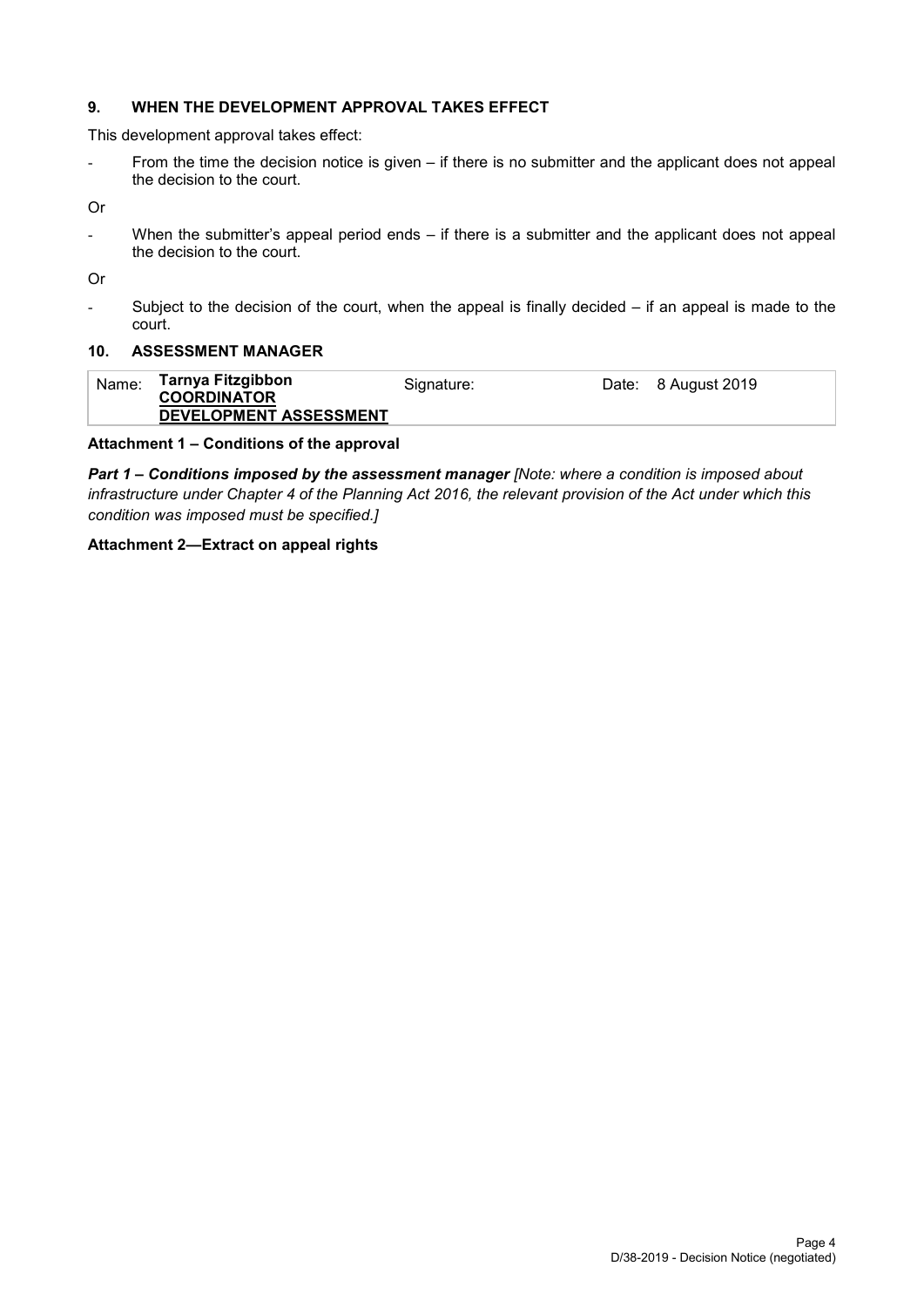

## **Attachment 1 – Part 1 Rockhampton Regional Council Conditions**

*Planning Act 2016*

## 1.0 ADMINISTRATION

- 1.1 The Developer and his employee, agent, contractor or invitee is responsible for ensuring compliance with the conditions of this development approval.
- 1.2 Where these Conditions refer to "Council" in relation to requiring Council to approve or to be satisfied as to any matter, or conferring on the Council a function, power or discretion, that role may be fulfilled in whole or in part by a delegate appointed for that purpose by the Council.
- 1.3 All conditions, works, or requirements of this development approval must be undertaken, completed, and be accompanied by a Compliance Certificate for any operational works required by this development approval:
	- 1.3.1 to Council's satisfaction;
	- 1.3.2 at no cost to Council; and
	- 1.3.3 prior to the issue of the Approval Certificate for the Survey Plan,

unless otherwise stated.

- 1.4 The following further Development Permit must be obtained prior to the commencement of any works associated with their purposes:
	- 1.4.1 Operational Works:
		- (i) Road Works.
- 1.5 All works must be designed, constructed and maintained in accordance with the relevant Council policies, guidelines and standards, unless otherwise stated.
- 1.6 All engineering drawings/specifications, design and construction works must be in accordance with the requirements of the relevant *Australian Standards* and must be approved, supervised and certified by a Registered Professional Engineer of Queensland.

## 2.0 APPROVED PLANS AND DOCUMENTS

2.1 The approved development must be completed and maintained generally in accordance with the approved plans and documents, except where amended by any condition of this development approval:

| <b>Drawing/report title</b> | <b>Prepared by</b>               | <b>Date</b>   | <b>Reference</b><br>number | <b>Rev</b>     |
|-----------------------------|----------------------------------|---------------|----------------------------|----------------|
| <b>Reconfiguration Plan</b> | <b>Capricorn Survey</b><br>Group | 10 April 2019 | 7051-02-ROL                | $\overline{A}$ |

2.2 Where there is any conflict between the conditions of this development approval and the details shown on the approved plans and documents, the conditions of this development approval must prevail.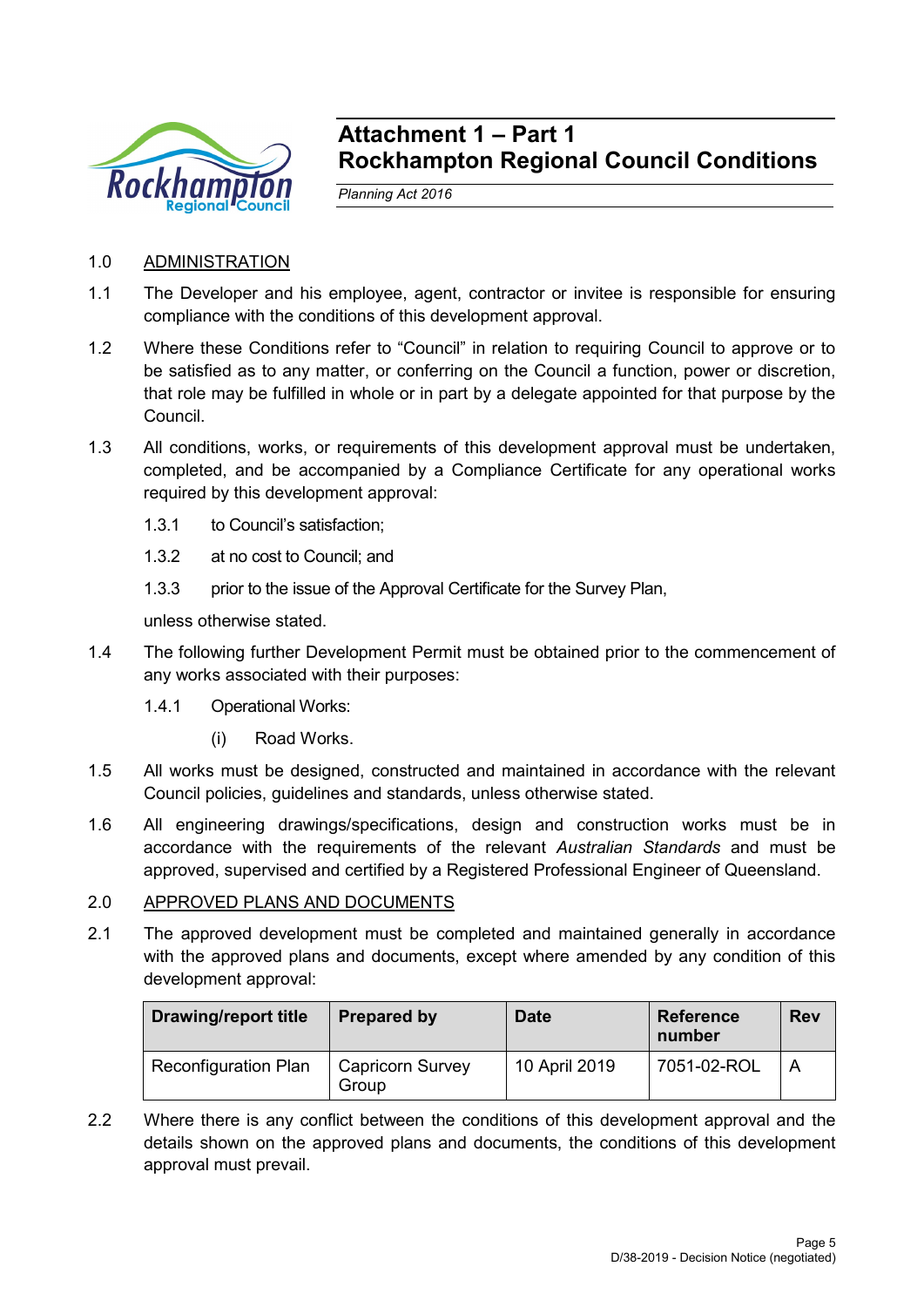2.3 Where conditions require the above plans or documents to be amended, the revised document(s) must be submitted for approval by Council prior to the submission of an application for a Development Permit for Operational Works.

## 3.0 ROAD WORKS

- 3.1 A Development Permit for Operational Works (road works) must be obtained prior to the commencement of any road works required by this development approval.
- 3.2 All road works must be designed and constructed in accordance with the approved plans (refer to condition 2.1), *Capricorn Municipal Development Guidelines*, relevant *Australian Standards* and *Austroads Guidelines* and the provisions of a Development Permit for Operational Works (road works).
- 3.3 The existing gravel access from Struck Oil Road must be sealed to the satisfaction of Council, for a minimum length of five (5) metres.

Note: The location of the gravel access is immediately prior to the floodway across the Dee River and adjacent to Lot 1 on MPH25276.

3.4 The existing gravel access, from the proposed edge of seal (refer condition 3.3) must be graded to the satisfaction of Council, up to the proposed boundary of Lots 9 and 10.

## 4.0 SITE WORKS

- 4.1 All earthworks must be undertaken in accordance with *Australian Standard AS3798 "Guidelines on earthworks for commercial and residential developments".*
- 4.2 Site works must be constructed such that they do not, at any time, in any way restrict, impair or change the natural flow of runoff water, or cause a nuisance or worsening to surrounding land or infrastructure.

## 5.0 ELECTRICITY

5.1 Deleted.

## 6.0 ASSET MANAGEMENT

- 6.1 Any alteration necessary to electricity, telephone, water mains, sewerage mains, and/or public utility installations resulting from the development or in connection with the development, must be undertaken and completed at no cost to Council.
- 6.2 Any damage to existing stormwater, water supply and sewerage infrastructure, kerb and channel, pathway or roadway (including removal of concrete slurry from public land and Council infrastructure), that occurs while any works are being carried out in association with this development approval must be repaired at full cost to the developer. This includes the reinstatement of any existing traffic signs or pavement markings that may have been removed or damaged.

## 7.0 ENVIRONMENTAL

- 7.1 An Erosion Control and Stormwater Control Management Plan prepared by a Registered Professional Engineer of Queensland in accordance with the *Capricorn Municipal Design Guidelines*, must be:
	- 7.1.1 implemented, monitored and maintained for the duration of the works, and until all exposed soil areas are permanently stabilised (for example, turfed, hydromulched, concreted, landscaped); and
	- 7.1.2 available on-site for inspection by Council Officers whilst all works are being carried out.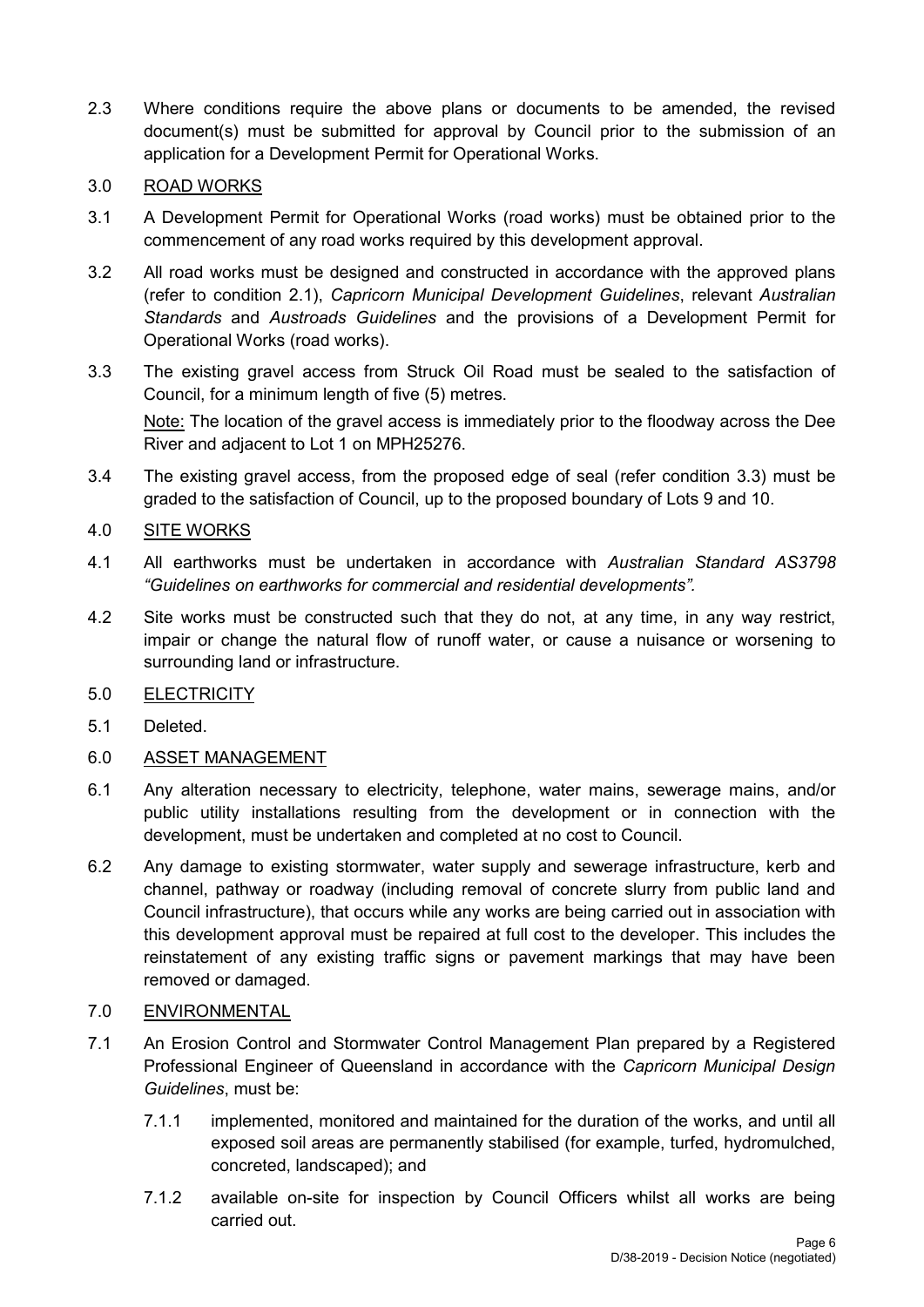## 8.0 OPERATING PROCEDURES

8.1 All construction materials, waste, waste skips, machinery and contractors' vehicles must be located and stored or parked within the development site. Storage of materials or parking of construction machinery or contractors' vehicles must not occur within Struck Oil Road.

## ADVISORY NOTES

## NOTE 1. Aboriginal Cultural Heritage

It is advised that under section 23 of the *Aboriginal Cultural Heritage Act 2003*, a person who carries out an activity must take all reasonable and practicable measures to ensure the activity does not harm Aboriginal cultural heritage (the "cultural heritage duty of care"). Maximum penalties for breaching the duty of care are listed in the Aboriginal cultural heritage legislation. The information on Aboriginal cultural heritage is available on the Department of Aboriginal and Torres Strait Islander Partnerships website [www.datsip.qld.gov.au.](http://www.datsip.qld.gov.au/)

## NOTE 2. General Environmental Duty

General environmental duty under the *Environmental Protection Act 1994* prohibits unlawful environmental nuisance caused by noise, aerosols, particles, dust, ash, fumes, light, odour or smoke beyond the boundaries of the development site during all stages of the development including earthworks, construction and operation.

## NOTE 3. General Safety Of Public During Construction

The *Work Health and Safety Act 2011* and *Manual of Uniform Traffic Control Devices* must be complied with in carrying out any construction works, and to ensure safe traffic control and safe public access in respect of works being constructed on a road.

## NOTE 4. Property Note (Bushfire)

All future buildings on the proposed lots must be constructed in accordance with *Australian Standard AS3959 "Construction of buildings in bushfire-prone areas"* and an approved Bushfire Management Plan.

## NOTE 5. Telecommunications

It is noted that there is currently no provision for connection to the telecommunications network within this location in Struck Oil.

## NOTE 6. Access Works

For any future development on each proposed Lot, the construction of access works must be in accordance with *Capricorn Municipal Development Guidelines* and *Australian Standard AS2890 "Parking facilities"*.

For any future development on each proposed lot, a permit (Operational Works (access works) or Works in Road Reserve Permit) must be obtained for works within the road reserve.

## NOTE 7. Provision for Sewer and Water services

For any future development on each proposed Lot, the construction of internal sanitary drainage works must be in accordance with regulated work under the *Plumbing and Drainage Act* and including the provision of on-site sewerage and disposal in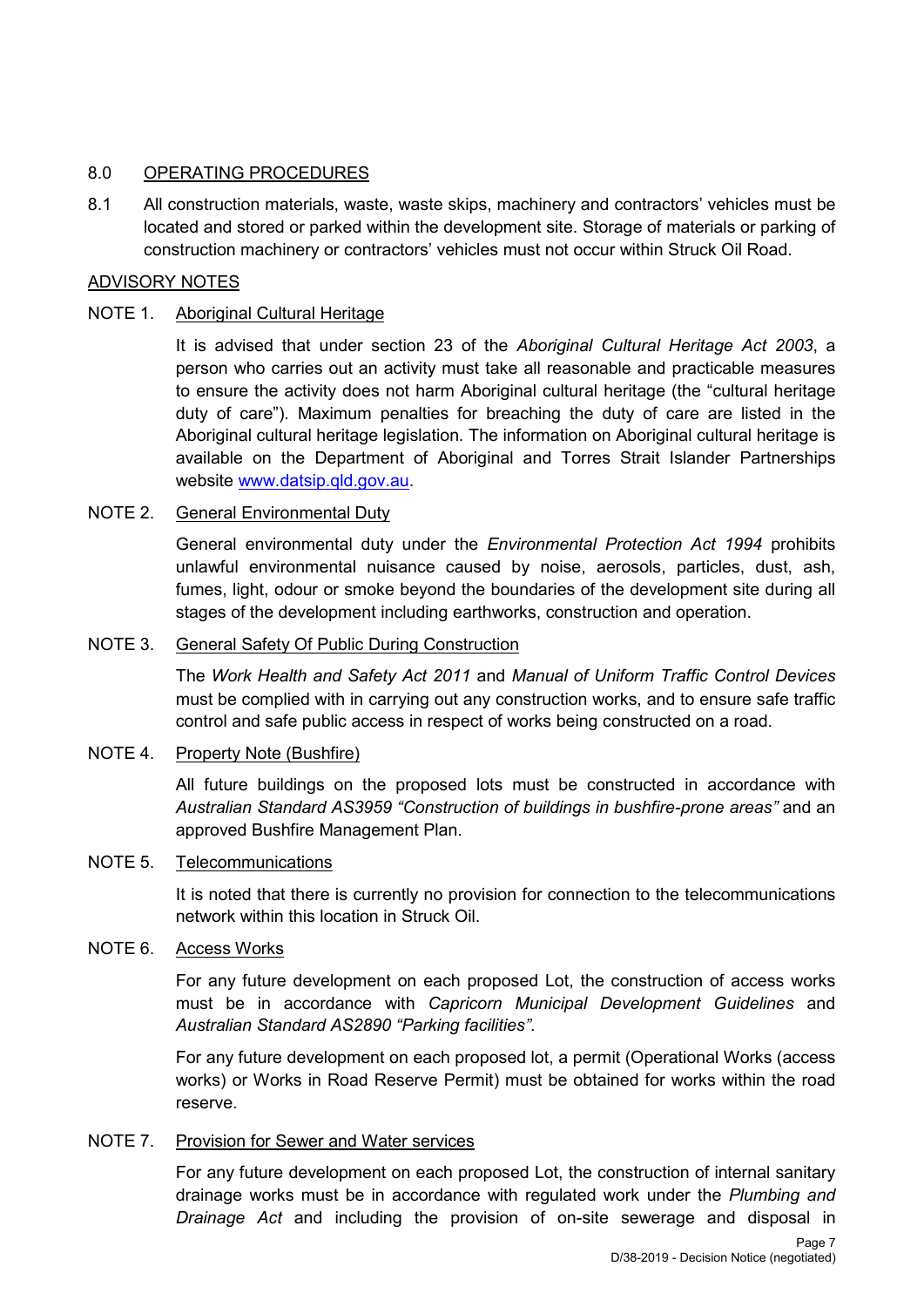accordance with the *Queensland Plumbing and Wastewater Code* and *Council's Plumbing and Drainage Policies*.

For any future development on each proposed Lot, the construction of internal plumbing works must be in accordance with regulated work under the *Plumbing and Drainage Act* and *Council's Plumbing and Drainage Policies*. Including the provision of adequate on-site water storage for domestic and fire-fighting purposes and may include bore, dams, water storage tanks or a combination of each. The water storage must be easily accessible having regard to pedestrian and vehicular access.

#### NOTE 8. Rural Addressing

Rural addressing must be provided to each lot in accordance with Council's rural addressing procedures.

#### NOTE 9. Electricity

As none of the existing lots are presently connected to electricity supply and given the likely prohibitive costs associated with doing so, it is considered unreasonable to condition that the lots be connected to electricity supply. In Lieu of this condition, any future contracts of sale for the land must state that electricity may not be available, however, there are alternatives such as solar.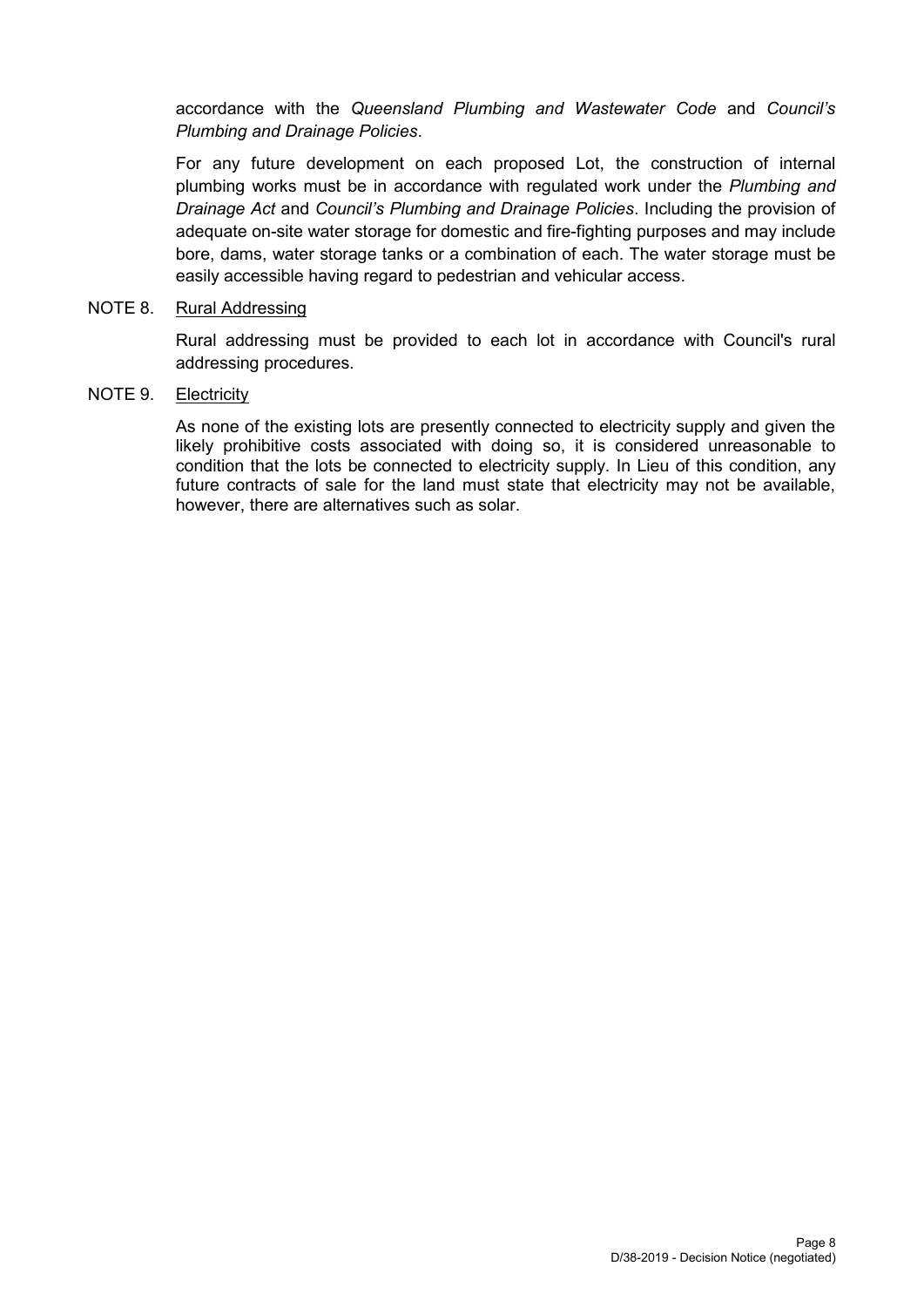

# **Attachment 2 - Appeal Rights**

*PLANNING ACT 2016*

The following is an extract from the *Planning Act 2016 (Chapter 6)*

#### *Appeal rights*

#### *229 Appeals to tribunal or P&E Court*

- (1) Schedule 1 states—
	- (a) matters that may be appealed to— (i)either a tribunal or the P&E Court; or (ii)only a tribunal; or
	- (iii)only the P&E Court; and
	- (b) the person— (i)who may appeal a matter (the **appellant**); and (ii)who is a respondent in an appeal of the matter; and (iii)who is a co-respondent in an appeal of the matter; and
		- (iv)who may elect to be a co-respondent in an appeal of the matter.
- (2) An appellant may start an appeal within the appeal period. (3) The **appeal period** is—
	- (a) for an appeal by a building advisory agency—10 business days after a decision notice for the decision is given to the agency or
	- (b) for an appeal against a deemed refusal—at any time after the deemed refusal happens; or
	- (c) for an appeal against a decision of the Minister, under chapter 7, part 4, to register premises or to renew the registration of premises—20 business days after a notice is published under section 269(3)(a) or (4); or
	- (d) for an appeal against an infrastructure charges notice—20 business days after the infrastructure charges notice is given to the person; or
	- (e) for an appeal about a deemed approval of a development application for which a decision notice has not been given—30 business days after the applicant gives the deemed approval notice to the assessment manager; or
	- (f) for any other appeal—20 business days after a notice of the decision for the matter, including an enforcement notice, is given to the person.

#### Note—

See the P&E Court Act for the court's power to extend the appeal period.

- (4) Each respondent and co-respondent for an appeal may be heard in the appeal.
- (5) If an appeal is only about a referral agency's response, the assessment manager may apply to the tribunal or P&E Court to withdraw from the appeal.
- (6) To remove any doubt, it is declared that an appeal against an infrastructure charges notice must not be about—
	- (a) the adopted charge itself; or
	- (b) for a decision about an offset or refund—
		- (i) the establishment cost of trunk infrastructure identified in a LGIP; or

(ii) the cost of infrastructure decided using the method included in the local government's charges resolution.

### **230 Notice of appeal**

- (1) An appellant starts an appeal by lodging, with the registrar of the tribunal or P&E Court, a notice of appeal that—
	- (a) is in the approved form; and
	- (b) succinctly states the grounds of the appeal.
- (2) The notice of appeal must be accompanied by the required fee.
- (3) The appellant or, for an appeal to a tribunal, the registrar must, within the service period, give a copy of the notice of appeal to—
	- (a) the respondent for the appeal; and
	- (b) each co-respondent for the appeal; and
- (c) for an appeal about a development application under schedule 1, table 1, item 1—each principal submitter for the development application; and
- (d) for an appeal about a change application under schedule 1, table 1, item 2—each principal submitter for the change application; and
- (e) each person who may elect to become a corespondent for the appeal, other than an eligible submitter who is not a principal submitter in an appeal under paragraph (c) or (d); and
- (f) for an appeal to the P&E Court—the chief executive; and
- (g) for an appeal to a tribunal under another Act—any other person who the registrar considers appropriate.
- (4) The **service period** is—
	- (a) if a submitter or advice agency started the appeal in the P&E Court—2 business days after the appeal is started; or
	- (b) otherwise—10 business days after the appeal is started.
- (5) A notice of appeal given to a person who may elect to be a co-respondent must state the effect of subsection
- (6) A person elects to be a co-respondent by filing a notice of election, in the approved form, within 10 business days after the notice of appeal is given to the person*.*

#### **231 Other appeals**

- (1) Subject to this chapter, schedule 1 and the P&E Court Act, unless the Supreme Court decides a decision or other matter under this Act is affected by jurisdictional error, the decision or matter is non-appealable.
- (2) The Judicial Review Act 1991, part 5 applies to the decision or matter to the extent it is affected by jurisdictional error.
- (3) A person who, but for subsection (1) could have made an application under the Judicial Review Act 1991 in relation to the decision or matter, may apply under part 4 of that Act for a statement of reasons in relation to the decision or matter.
- (4) In this section— **decision** includes—
	- (a) conduct engaged in for the purpose of making a decision; and
	- (b) other conduct that relates to the making of a decision; and
	- (c) the making of a decision or the failure to make a decision; and
	- (d) a purported decision; and
	- (e) a deemed refusal.
- **non-appealable**, for a decision or matter, means the decision or matter—
	- (a) is final and conclusive; and
	- (b) may not be challenged, appealed against, reviewed, quashed, set aside or called into question in any other way under the Judicial Review Act 1991 or otherwise, whether by the Supreme Court, another court, a tribunal or another entity; and
	- (c) is not subject to any declaratory, injunctive or other order of the Supreme Court, another court, a tribunal or another entity on any ground.

#### **232 Rules of the P&E Court**

- (1) A person who is appealing to the P&E Court must comply with the rules of the court that apply to the appeal.
- (2) However, the P&E Court may hear and decide an appeal even if the person has not complied with rules of the P&E Court.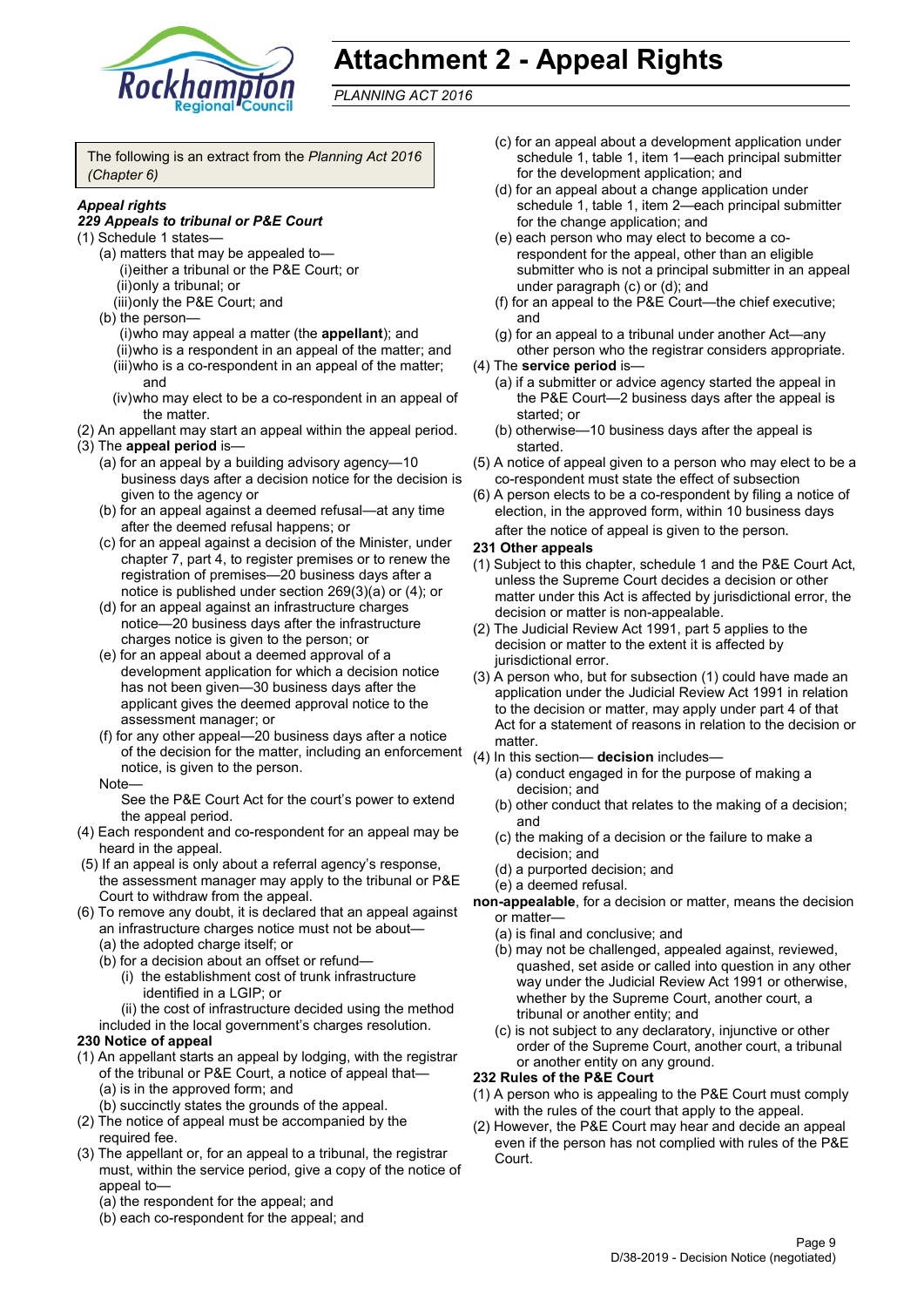

## **Appeal Rights**

*PLANNING ACT 2016*

# **Schedule 1**

#### **Appeals section 229 1 Appeal rights and parties to appeals**

- (1) Table 1 states the matters that may be appealed to—(a) the P&E court; or (b) a tribunal.
- (2) However, table 1 applies to a tribunal only if the matter involves—
	- (a) the refusal, or deemed refusal of a development application, for—
	- (i) a material change of use for a classified building; or
	- (ii) operational work associated with building work, a retaining wall, or a tennis court; or (b) a provision of a development approval for—
	- (i) a material change of use for a classified building; or
- (ii) operational work associated with building work, a retaining wall, or a tennis court; or
	- (c) if a development permit was applied for—the decision to give a preliminary approval for—
		- (i) a material change of use for a classified building; or
		- (ii) operational work associated with building work, a retaining wall, or a tennis court; or
	- (d) a development condition if—
		- (i) the development approval is only for a material change of use that involves the use of a building classified under the Building Code as a class 2 building; and
		- (ii) the building is, or is proposed to be, not more than 3 storeys; and
		- (iii) the proposed development is for not more than 60 sole-occupancy units; or
	- (e) a decision for, or a deemed refusal of, an extension application for a development approval that is only for a material change of use of a classified building; or
	- (f) a decision for, or a deemed refusal of, a change application for a development approval that is only for a material change of use of a classified building; or
	- (g) a matter under this Act, to the extent the matter relates to—
		- (i) the Building Act, other than a matter under that Act that may or must be decided by the Queensland Building and Construction Commission; or
			- (ii) the Plumbing and Drainage Act, part 4 or 5; or
	- (h) a decision to give an enforcement notice in relation to a matter under paragraphs (a) to (g); or
	- (i) a decision to give an infrastructure charges notice; or
	- (j) the refusal, or deemed refusal, of a conversion application; or
	- (k) a matter that, under another Act, may be appealed to the tribunal; or
	- (l) a matter prescribed by regulation.
- (3) Also, table 1 does not apply to a tribunal if the matter

#### involves—

- (a) for a matter in subsection  $(2)(a)$  to  $(d)$ -
	- (i) a development approval for which the development application required impact assessment; and
	- (ii) a development approval in relation to which the assessment manager received a properly made submission for the development application; or
- (b) a provision of a development approval about the identification or inclusion, under a variation approval, of a matter for the development.
- (4) Table 2 states the matters that may be appealed only to the P&E Court.
- (5) Table 3 states the matters that may be appealed only to the tribunal.
- (6) In each table—
	- (a) column 1 states the appellant in the appeal; and
	- (b) column 2 states the respondent in the appeal; and
	- (c) column 3 states the co-respondent (if any) in the appeal; and
	- (d) column 4 states the co-respondents by election (if any) in the appeal.
- (7) If the chief executive receives a notice of appeal under section 230(3)(f), the chief executive may elect to be a corespondent in the appeal.

## **Table 1**

## **Appeals to the P&E Court and, for certain matters, to a tribunal**

1. Development applications

An appeal may be made against—

(a) the refusal of all or part of the development application; or

(b) the deemed refusal of the development application; or

(c) a provision of the development approval; or

(d) if a development permit was applied for—the decision to give a preliminary approval.

| Column 1      | Column 2                  | Column 3                                                                                           | Column 4                                                                                                                                     |
|---------------|---------------------------|----------------------------------------------------------------------------------------------------|----------------------------------------------------------------------------------------------------------------------------------------------|
| Appellant     | Respondent                | Co-respondent                                                                                      | Co-respondent by election                                                                                                                    |
|               |                           | (if any)                                                                                           | $($ if any $)$                                                                                                                               |
| The applicant | The assessment<br>manager | If the appeal is about<br>a concurrence<br>agency's referral<br>response—the<br>concurrence agency | 1 A concurrence agency that is<br>not a co-respondent<br>2 If a chosen Assessment<br>manager is the respondent-<br>the prescribed assessment |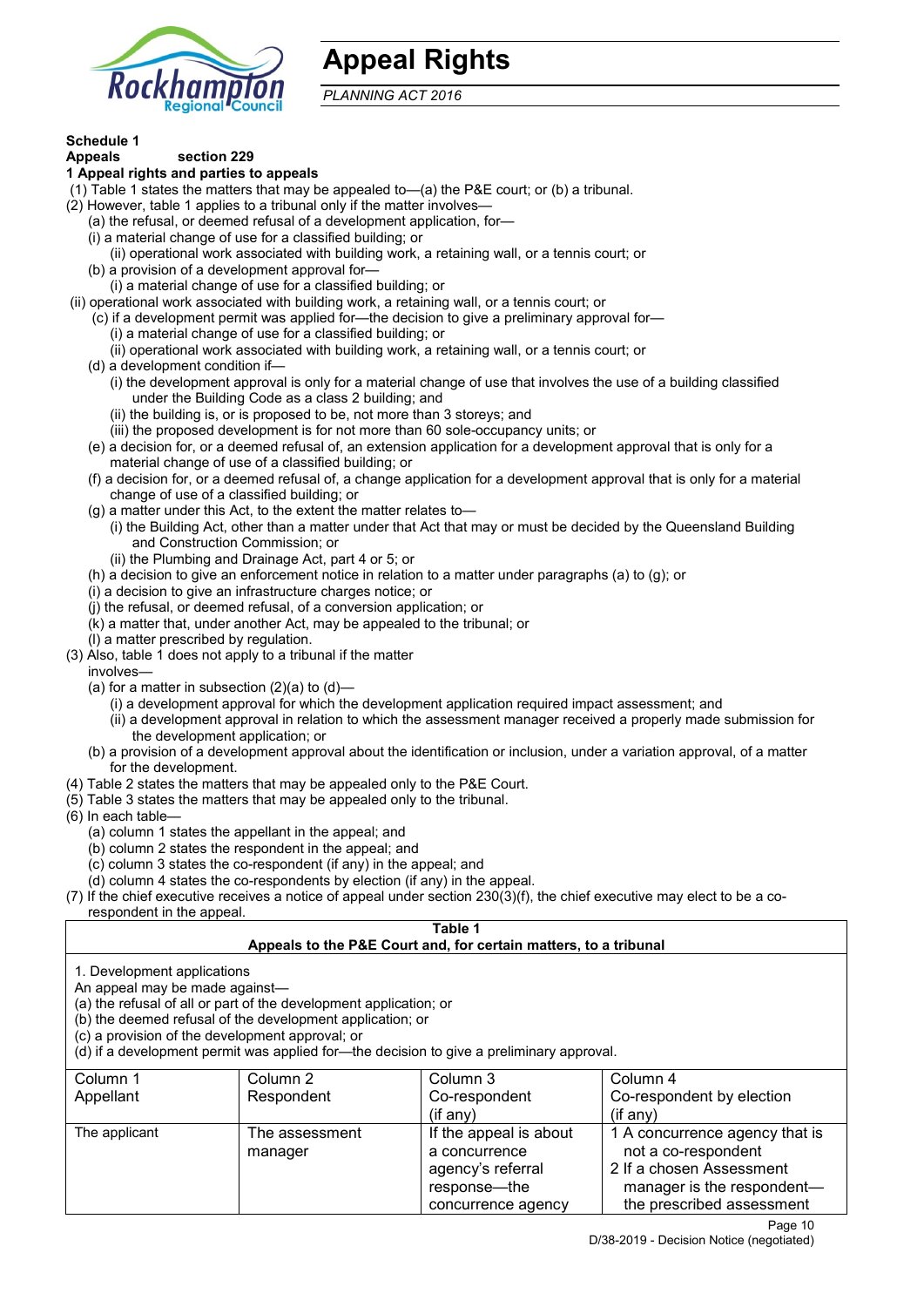| Table 1<br>Appeals to the P&E Court and, for certain matters, to a tribunal                                                                                                                                                                                                                                                                                                                                                                                                                                                                                                                                                                                                                                                                                                                                                                                                               |                                                                                                                               |                                                                 |                                                                                                                                                                                                                                                                                                                                                 |  |
|-------------------------------------------------------------------------------------------------------------------------------------------------------------------------------------------------------------------------------------------------------------------------------------------------------------------------------------------------------------------------------------------------------------------------------------------------------------------------------------------------------------------------------------------------------------------------------------------------------------------------------------------------------------------------------------------------------------------------------------------------------------------------------------------------------------------------------------------------------------------------------------------|-------------------------------------------------------------------------------------------------------------------------------|-----------------------------------------------------------------|-------------------------------------------------------------------------------------------------------------------------------------------------------------------------------------------------------------------------------------------------------------------------------------------------------------------------------------------------|--|
|                                                                                                                                                                                                                                                                                                                                                                                                                                                                                                                                                                                                                                                                                                                                                                                                                                                                                           |                                                                                                                               |                                                                 | manager<br>3 Any eligible advice agency for<br>the application<br>4 Any eligible submitter for the<br>application                                                                                                                                                                                                                               |  |
| 2. Change applications<br>An appeal may be made against-<br>(a) a responsible entity's decision for a change application, other than a decision made by the P&E court; or<br>(b) a deemed refusal of a change application.                                                                                                                                                                                                                                                                                                                                                                                                                                                                                                                                                                                                                                                                |                                                                                                                               |                                                                 |                                                                                                                                                                                                                                                                                                                                                 |  |
| Column 1<br>Appellant                                                                                                                                                                                                                                                                                                                                                                                                                                                                                                                                                                                                                                                                                                                                                                                                                                                                     | Column <sub>2</sub><br>Respondent                                                                                             | Column 3<br>Co-respondent<br>(if any)                           | Column 4<br>Co-respondent by election<br>(if any)                                                                                                                                                                                                                                                                                               |  |
| 1 The applicant<br>2 If the responsible<br>entity is the<br>assessment<br>manager-an<br>affected entity that<br>gave a pre-request<br>notice or response<br>notice                                                                                                                                                                                                                                                                                                                                                                                                                                                                                                                                                                                                                                                                                                                        | The responsible<br>entity                                                                                                     | If an affected entity<br>starts the appeal-the<br>applicant     | 1 A concurrence agency for the<br>development application<br>2 If a chosen assessment<br>manager is the respondent-<br>the prescribed assessment<br>manager<br>3 A private certifier for the<br>development application<br>4 Any eligible advice agency for<br>the change application<br>5 Any eligible submitter for the<br>change application |  |
| 3. Extension applications<br>An appeal may be made against-                                                                                                                                                                                                                                                                                                                                                                                                                                                                                                                                                                                                                                                                                                                                                                                                                               | (a) the assessment manager's decision about an extension application; or<br>(b) a deemed refusal of an extension application. |                                                                 |                                                                                                                                                                                                                                                                                                                                                 |  |
| Column 1<br>Appellant                                                                                                                                                                                                                                                                                                                                                                                                                                                                                                                                                                                                                                                                                                                                                                                                                                                                     | Column <sub>2</sub><br>Respondent                                                                                             | Column 3<br>Co-respondent<br>(if any)                           | Column 4<br>Co-respondent by election<br>(if any)                                                                                                                                                                                                                                                                                               |  |
| 1 The applicant<br>1<br>For a matter other<br>2<br>than a deemed<br>refusal of an<br>extension<br>application $-$ a<br>concurrence<br>agency, other than<br>the chief executive,<br>for the application                                                                                                                                                                                                                                                                                                                                                                                                                                                                                                                                                                                                                                                                                   | The assessment<br>manager                                                                                                     | If a concurrence<br>agency starts the<br>appeal - the applicant | If a chosen assessment<br>manager is the respondent – the<br>prescribed assessment manager                                                                                                                                                                                                                                                      |  |
| 4. Infrastructure charges notices<br>An appeal may be made against an infrastructure charges notice on 1 or more of the following grounds<br>a) The notice involved an error relating to -<br>(i) The application of the relevant adopted charge; or<br>Examples of errors in applying an adopted charge -<br>The incorrect application of gross floor area for a non-residential development<br>Applying an incorrect 'use category', under a regulation, to the development<br>The working out of extra demands, for section 120; or<br>(i)<br>An offset or refund; or<br>(ii)<br>b) The was no decision about an offset or refund; or<br>c) If the infrastructure charges notice states a refund will be given – the timing for giving the refund; or<br>d) The amount of the charge is so unreasonable that no reasonable relevant local government could have<br>imposed the amount. |                                                                                                                               |                                                                 |                                                                                                                                                                                                                                                                                                                                                 |  |
| Column 1<br>Appellant                                                                                                                                                                                                                                                                                                                                                                                                                                                                                                                                                                                                                                                                                                                                                                                                                                                                     | Column <sub>2</sub><br>Respondent                                                                                             | Column 3<br>Co-respondent<br>(if any)                           | Column 4<br>Co-respondent by election<br>(if any)                                                                                                                                                                                                                                                                                               |  |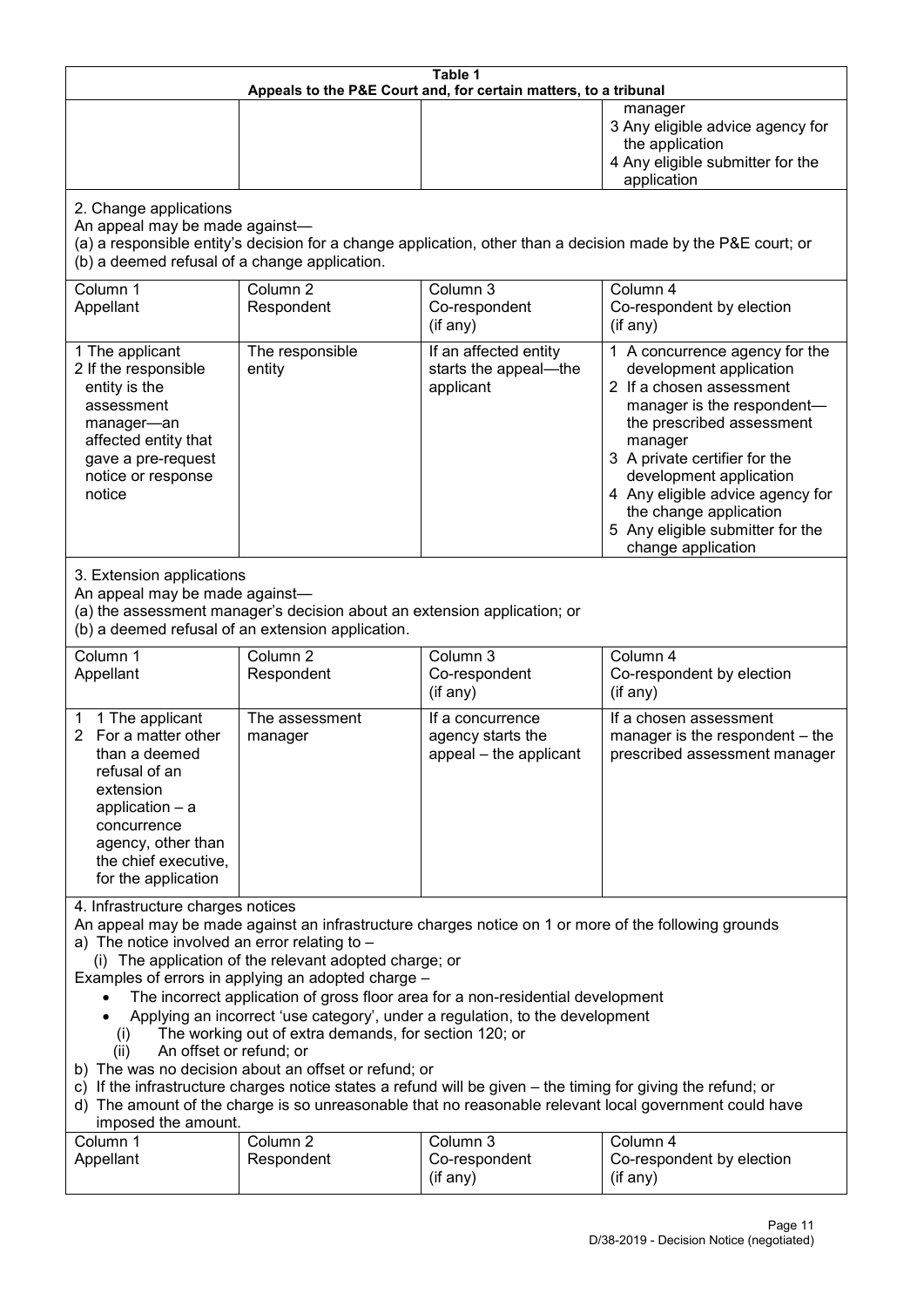| Table 1<br>Appeals to the P&E Court and, for certain matters, to a tribunal                                                                                                    |                                                                                                                                                       |                                       |                                                                                                                                                                                                                        |  |
|--------------------------------------------------------------------------------------------------------------------------------------------------------------------------------|-------------------------------------------------------------------------------------------------------------------------------------------------------|---------------------------------------|------------------------------------------------------------------------------------------------------------------------------------------------------------------------------------------------------------------------|--|
| The person given the<br>Infrastructure charges<br>notice                                                                                                                       | The local government<br>that gave the<br>infrastructure charges                                                                                       |                                       |                                                                                                                                                                                                                        |  |
| notice<br>5. Conversion applications<br>An appeal may be made against-<br>(a) the refusal of a conversion application; or<br>(b) a deemed refusal of a conversion application. |                                                                                                                                                       |                                       |                                                                                                                                                                                                                        |  |
| Column 1<br>Appellant                                                                                                                                                          | Column <sub>2</sub><br>Respondent                                                                                                                     | Column 3<br>Co-respondent<br>(if any) | Column 4<br>Co-respondent by election<br>(if any)                                                                                                                                                                      |  |
| The applicant                                                                                                                                                                  | The local government<br>to which the conversion<br>application was made                                                                               | $\blacksquare$                        |                                                                                                                                                                                                                        |  |
| 6. Enforcement notices                                                                                                                                                         | An appeal may be made against the decision to give an enforcement notice.                                                                             |                                       |                                                                                                                                                                                                                        |  |
| Column <sub>1</sub><br>Appellant                                                                                                                                               | Column <sub>2</sub><br>Respondent                                                                                                                     | Column 3<br>Co-respondent<br>(if any) | Column 4<br>Co-respondent by election<br>(if any)                                                                                                                                                                      |  |
| The person given the<br>enforcement notice                                                                                                                                     | The enforcement<br>authority                                                                                                                          |                                       | If the enforcement authority is<br>not the local government for<br>the premises in relation to which<br>the offence is alleged to have<br>happened-the local<br>government                                             |  |
| Table 2                                                                                                                                                                        |                                                                                                                                                       |                                       |                                                                                                                                                                                                                        |  |
|                                                                                                                                                                                |                                                                                                                                                       |                                       |                                                                                                                                                                                                                        |  |
| 1. Appeals from tribunal<br>section 252, on the ground of-<br>(b) jurisdictional error.                                                                                        | An appeal may be made against a decision of a tribunal, other than a decision under<br>(a) an error or mistake in law on the part of the tribunal; or | Appeals to the P&E Court only         |                                                                                                                                                                                                                        |  |
| Column 1<br>Appellant                                                                                                                                                          | Column <sub>2</sub><br>Respondent                                                                                                                     | Column 3<br>Co-respondent<br>(if any) | Column 4<br>Co-respondent by election<br>(if any)                                                                                                                                                                      |  |
| A party to the<br>proceedings for the<br>decision                                                                                                                              | The other party to the<br>proceedings for the<br>decision                                                                                             |                                       | $\blacksquare$                                                                                                                                                                                                         |  |
| 2. Eligible submitter appeals<br>(b) a variation request.                                                                                                                      | application, to the extent that the decision relates to-                                                                                              |                                       | An appeal may be made against the decision to give a development approval, or an approval for a change<br>(a) any part of the development application for the development approval that required impact assessment; or |  |
| Column 1<br>Appellant                                                                                                                                                          | Column <sub>2</sub><br>Respondent                                                                                                                     | Column 3<br>Co-respondent<br>(if any) | Column 4<br>Co-respondent by election<br>(if any)                                                                                                                                                                      |  |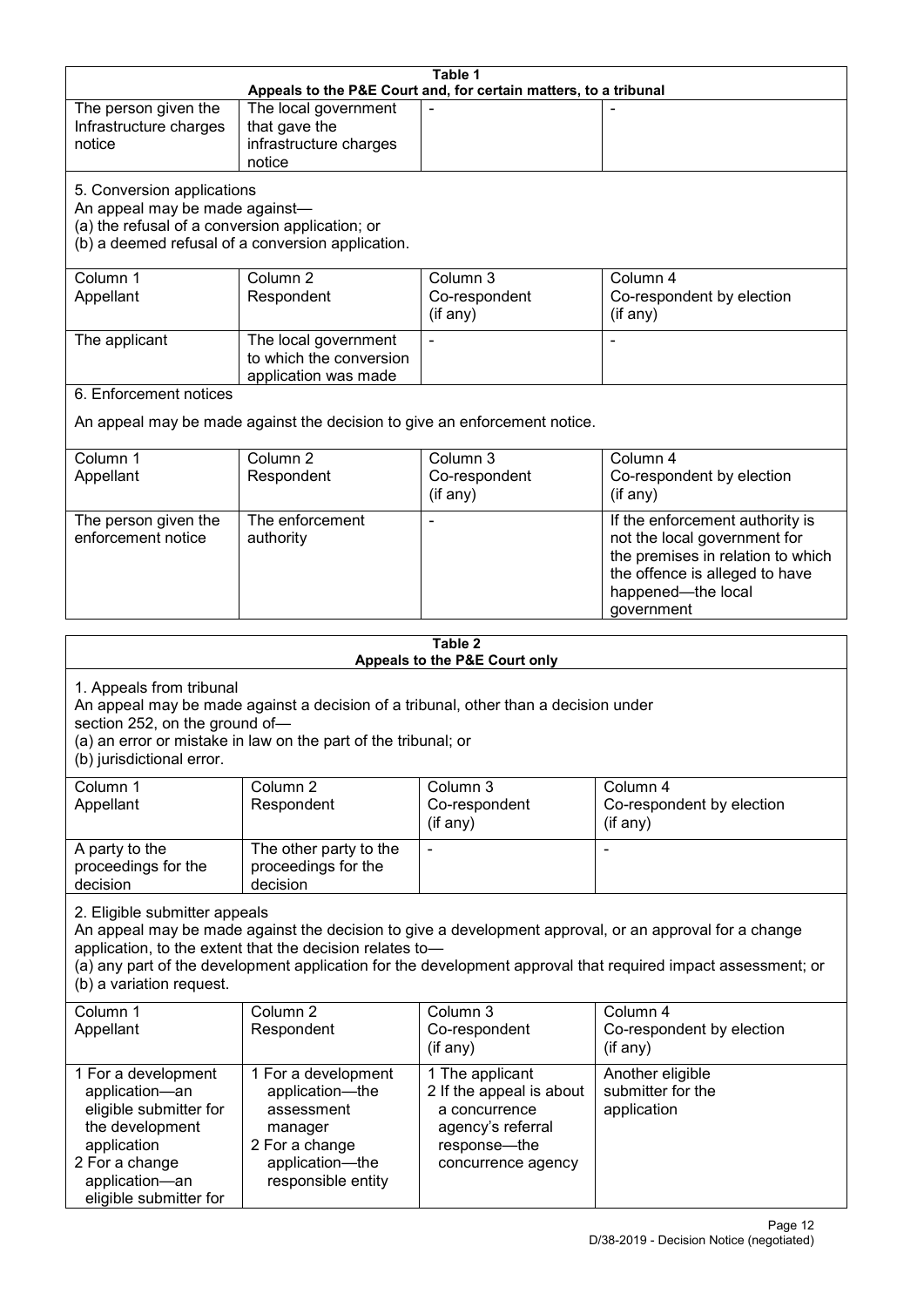| Table 2<br>Appeals to the P&E Court only                                                                                                                                                                                                                                                                                                                                                                           |                                                                                                                            |                                                                                                                         |                                                                                        |  |
|--------------------------------------------------------------------------------------------------------------------------------------------------------------------------------------------------------------------------------------------------------------------------------------------------------------------------------------------------------------------------------------------------------------------|----------------------------------------------------------------------------------------------------------------------------|-------------------------------------------------------------------------------------------------------------------------|----------------------------------------------------------------------------------------|--|
| the change<br>application                                                                                                                                                                                                                                                                                                                                                                                          |                                                                                                                            |                                                                                                                         |                                                                                        |  |
| 3. Eligible submitter and eligible advice agency appeals<br>An appeal may be made against a provision of a development approval, or failure to<br>include a provision in the development approval, to the extent the matter relates to-<br>(a) any part of the development application or the change application, for the development approval, that<br>required impact assessment; or<br>(b) a variation request. |                                                                                                                            |                                                                                                                         |                                                                                        |  |
| Column 1<br>Appellant                                                                                                                                                                                                                                                                                                                                                                                              | Column <sub>2</sub><br>Respondent                                                                                          | Column $3$<br>Co-respondent<br>(if any)                                                                                 | Column 4<br>Co-respondent by election<br>(if any)                                      |  |
| 1 For a development<br>application-an<br>eligible submitter for<br>the development<br>application<br>2 For a change<br>application-an<br>eligible submitter for<br>the change<br>application<br>3 An eligible advice<br>agency for the<br>development<br>application or change<br>application                                                                                                                      | 1 For a development<br>application-the<br>assessment<br>manager<br>2 For a change<br>application-the<br>responsible entity | 1 The applicant<br>2 If the appeal is about<br>a concurrence<br>agency's referral<br>response-the<br>concurrence agency | Another eligible submitter for the<br>application                                      |  |
| 4. Compensation claims<br>An appeal may be made against-<br>(a) a decision under section 32 about a compensation claim; or<br>(b) a decision under section 265 about a claim for compensation; or<br>(c) a deemed refusal of a claim under paragraph (a) or (b).                                                                                                                                                   |                                                                                                                            |                                                                                                                         |                                                                                        |  |
| Column 1<br>Appellant                                                                                                                                                                                                                                                                                                                                                                                              | Column <sub>2</sub><br>Respondent                                                                                          | Column 3<br>Co-respondent<br>(if any)                                                                                   | Column 4<br>Co-respondent by election<br>(if any)                                      |  |
| A person dissatisfied<br>with the decision                                                                                                                                                                                                                                                                                                                                                                         | The local<br>government to which<br>the claim was made                                                                     | $\blacksquare$                                                                                                          |                                                                                        |  |
| 5. Registered premises<br>An appeal may be made against a decision of the Minister under chapter 7, part 4.                                                                                                                                                                                                                                                                                                        |                                                                                                                            |                                                                                                                         |                                                                                        |  |
| Column 1<br>Appellant                                                                                                                                                                                                                                                                                                                                                                                              | Column <sub>2</sub><br>Respondent                                                                                          | Column 3<br>Co-respondent<br>(if any)                                                                                   | Column 4<br>Co-respondent by election<br>(if any)                                      |  |
| 1 A person given a<br>decision notice about<br>the decision<br>2 If the decision is to<br>register premises or<br>renew the<br>registration of<br>premises-an owner<br>or occupier of<br>premises in the<br>affected area for the<br>registered premises<br>who is dissatisfied<br>with the decision                                                                                                               | The Minister                                                                                                               |                                                                                                                         | If an owner or occupier starts the<br>appeal – the owner of the<br>registered premises |  |